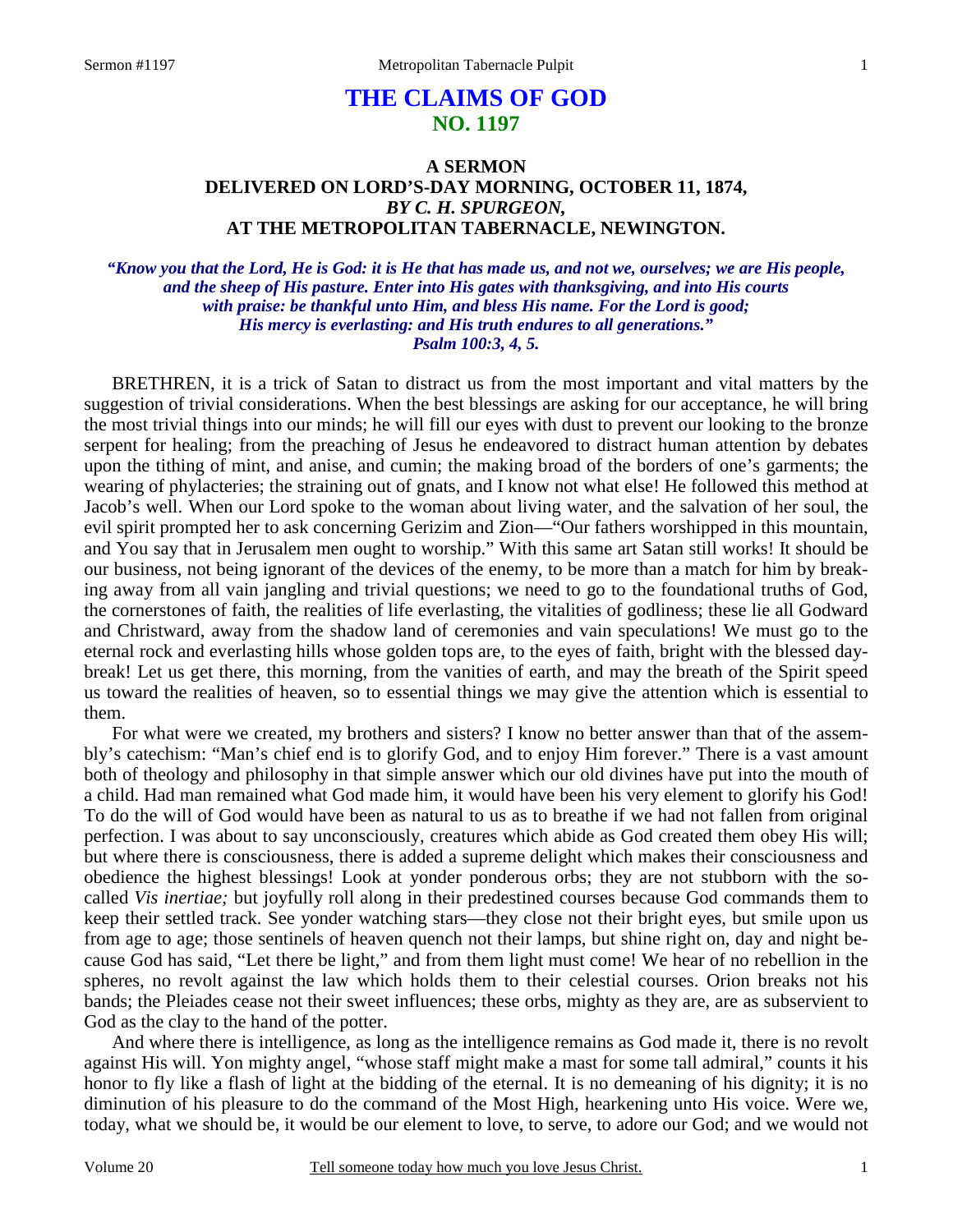need ministers to stir us to our pleasurable duty, or remind us of Jehovah's claims! Even the august language of our text would not be needed to bid us worship and bow down, and know that Jehovah is God who has made us, and not we ourselves, for we would bear this truth in every particle of our being!

As things are, however, we need recalling to duty, and urging to obedience. This morning, with the help of God's Holy Spirit, are will submit our hearts to such a call.

**I.** First we will consider THE CLAIMS OF GOD—ON WHAT ARE THEY GROUNDED? "Know you that the Lord, He is God; it is He that has made us, and not we ourselves; we are His people and the sheep of His pasture. Enter into His gates with thanksgiving." The claims of God are grounded, first of all, upon *His Godhead*. "Know you that Jehovah, He is God." As Matthew Henry has very properly said, "Ignorance is not the mother of devotion, though it is the mother of *superstition!* True knowledge is the mother and the nurse of piety."

To really know the deity of God, to get some idea of what is meant by saying that He is God, is to have the very strongest argument forced upon one's soul for obedience and worship. The Godhead gave authority to the first law that was ever promulgated when God forbade man to touch the fruit of a certain tree. Why might not Adam pluck the fruit? Simply and only because God forbade it; had God permitted, it had been lawful, but God's prohibition made it sin to eat the fruit. God gave no reason for saying to Adam, "In the day you eat thereof you shall surely die." His commandment, seeing He is God, was the supreme reason, and to have questioned His right, to disobey the law would have been, in itself, flat rebellion. God was to be obeyed simply because He is God! It was a case in which to have introduced an argument would have supposed unwillingness on man's part to obey. Adam could not need more than to know that such-and-such was the will of his God; this same truth of Godhead is the authoritative basis of the moral law of the Ten Commandments. From Sinai no claim for obedience was set up but this, "I am the Lord your God, which brought you up out of the land of Egypt, out of the house of bondage." In that word, "GOD," is comprehended the highest, the weightiest, the most righteous reasons for man's yielding up his entire nature to the divine service!

Because the Lord is God, therefore, should we serve Him with gladness, and come before His presence with singing. It was upon this point that God tested Pharaoh, and Pharaoh may be regarded as a sort of representative of all the *enemies* of the Lord. "Thus says the Lord, Let My people go." There was no reason given, no argument, but simply this, "Thus says the Lord." To which Pharaoh, fully appreciating the ground upon which God was acting, answered, "Who is the Lord that I should obey His voice?" So they stood, foot to foot, in fair battle; Jehovah saying, "Thus says the Lord God of the Hebrews, Let My people go"; Pharaoh replying, "I know not the Lord, neither will I let Israel go." You know how that battle ended! That song of Israel at the Red Sea, when the Lord of hosts triumphed gloriously, was a prophecy of the victory which will surely come unto God in all conflicts with His creatures in which His eternal power and Godhead are assailed! The argument derived from the Godhead has not only been used with haughty rebels, but also with questioners and debaters. Observe how Paul speaks. He has entered upon the thorny subject of predestination—a matter which none of us will ever comprehend, a matter in which it is better for us to believe than to reason, and he is met with this, "If all things happen as God decrees, why does He yet find fault, for who has resisted His will?" To which the apostle gives no reply but this, "No, but O man, who are you that replies against God?" Against God there can be no answer! If He wills it, so let it be; it is right! It is good because He so decrees it. Is He God? Submit! If there were no other argument, or reason, let the *Godhead* convince you!

Good men have been argued with in the same way for their profit. That is the core and pith of the book of Job. There is Job, in conflict with his three friends, who are arguing that he must be a wicked man or else God would not so sorely smite him; to which reasoning he replies that he will hold fast his integrity and will not let it go. Then comes Elihu, and he has much to say that is wise, but he cannot settle the matter; at last God comes into the controversy, and what is the Lord's argument? Does He proceed to justify Himself in what He has done with Job, to give Job reasons for covering him with boils and pains, and excuse Himself for having taken a perfect and upright man, and laid him prostrate on a dunghill? No, but instead He unveils a portion of His Godhead, and reveals His power in some such language as this—"Where were you when the foundations of the earth were laid? Declare, if you have un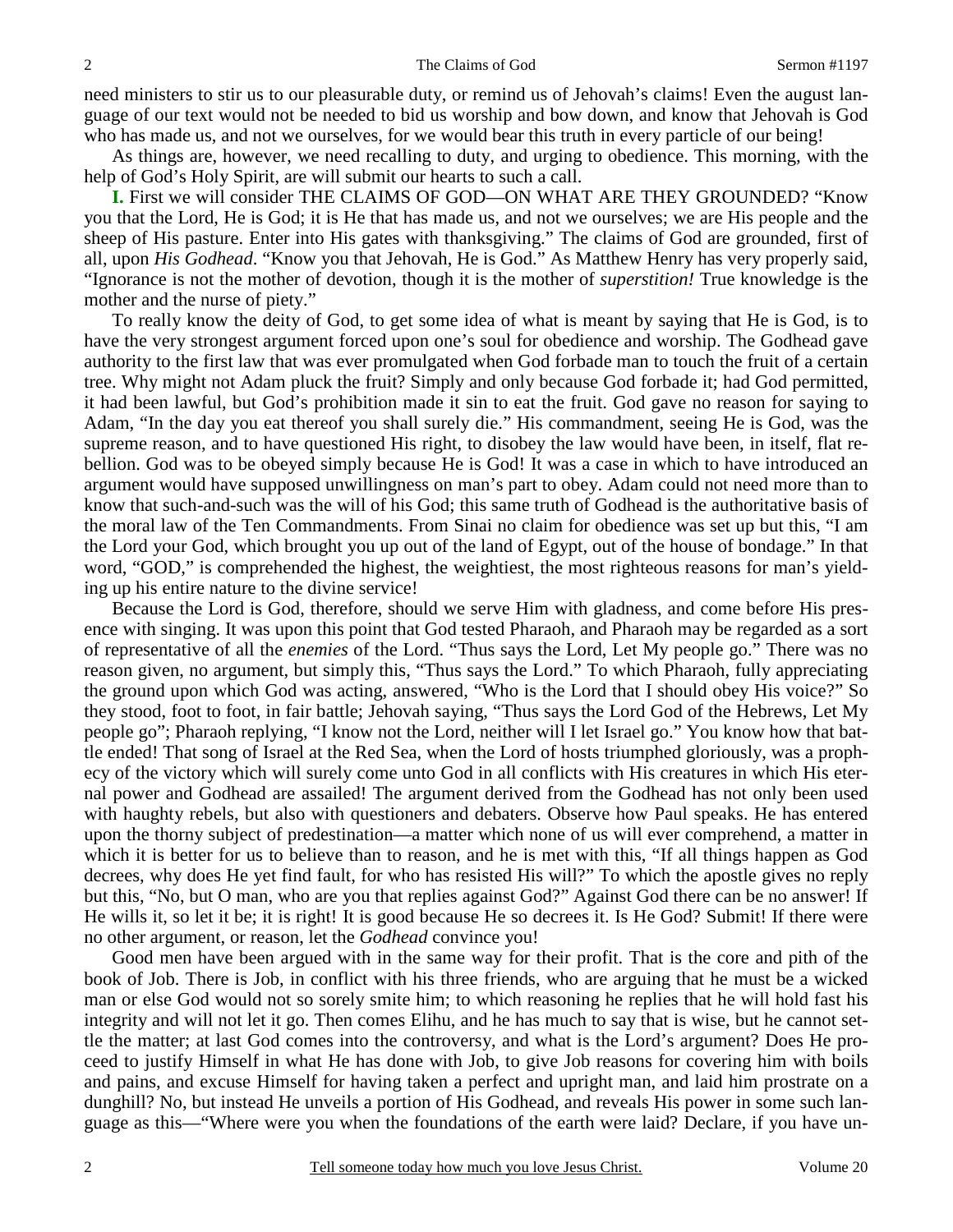derstanding! Who has laid the measures thereof, if you know? Or who has stretched the line upon it? Whereupon are the foundations fastened? Or who lays the cornerstone thereof? Have you given the horse strength? Have you clothed his neck with thunder? Does the eagle mount up at your command, and make her nest on high? Have you an arm like God? Or can you thunder with a voice like He?" Thus the Lord displayed the greatness of His power while Job sat cowering down, and cried out, "I have heard of You by the hearing of the ear, but now my eyes see You: therefore I abhor myself and repent in dust and ashes."

Ah, men and women, if you did but know *what* God is, and *who* He is; if but some flashes of His divine omnipotence, or any other of His glorious attributes were let loose upon you—you would perceive that He has the fullest claims upon your allegiance, and that you ought to live for His glory! Imagine that at this instant midnight darkness should settle over us, out of which should burst forth a thunderclap making each stone in this building tremble, while down every one of yonder columns lurid lightning should begin to stream! Imagine that the earth beneath us rocked and reeled after the manner of the city of Lisbon, or Aleppo in years gone by! Conceive that peal on peal of that terrible thunder should be heard—why there is not one of us but would long to be the servant of that terrible God, and instinctively inquire what He would have us to do! Atheists, in times of tempest and storm, have found but little help in their philosophy; like Pharaoh, they have been ready to cry, "Entreat the Lord for me." But the reclining earth, or heaven on a blaze—what were these? The touch of His finger, and glance of His eyes would do far more! He touches the hills and they smoke, but as for Himself, who shall conceive of Him? Let us adore His overwhelming majesty, and bow down before Him, for the Lord, He is God!

The second ground of the Lord's claim is *His creation of us*. "It is He that has made us, and not we ourselves"; we are, every one of us, the offspring of the divine power. This is a fact of which we are informed by Revelation, but it is also one which every instinct of our nature agrees with. You never saw a child startled when it was told, for the first time, that God made him, for within that little mind there dwells an instinct which accepts the statement! The theory that we are not made, but mere developments of materialism, wears upon its face all the marks of unsupported fiction! Certain statements are called axioms, because they are self-evident truths; but this is an axiom reversed, for it is a self-evident lie! To an unsophisticated mind, its repetition is its refutation! Indeed, whenever I hear people mention it, they seem unable to suppress a laugh, and I do not wonder, for even nature, itself, forces them to despise what they pretend to believe. The evolution theory was originated, I have no doubt, either in pandemonium or in bedlam; it is worthy of either, but it is unworthy of any man who possesses either sanity or morality! No, we did not become what we are by chance or growth; God made us! This belief is the easiest escape from all difficulties, and besides, it is true, and everything in us tells us it is so!

Now, since the Lord made us, He has a right to us. The property which God has in man is proved beyond dispute by our being His creatures. The potter has a right to make the vessel for what use he pleases—still he has not such absolute right over his clay as God has over *us,* for the potter does not make the clay; he makes the vessel *from* the clay, but the clay is there from the first. The Lord has, in our case, made the clay from which He has fashioned us, and therefore we are entirely at His disposal, and should serve Him with all our hearts! Why, man, if you make anything, you expect to use it! If you make a tool for your trade, you reckon upon employing it according to your pleasure! And if it would never bend to your will, or be useful to your purpose, you would speedily put it away! So is it with you; the Lord who made you has a right to your service and obedience. Will you not acknowledge His claim? Consider what He has made us. No mean things are we! Who but God could make a man? Raphael takes the pencil in his hand, and with a master touch, creates upon yonder canvas the most wondrous forms; and the sculptor, with his chisel and his hammer, develops amazing beauty! But there is no life, thought, intellect, and if you speak to it, there is neither voice nor answering. How different are *you* from the canvas and the marble, for in your bosom there is a mysterious principle which makes you akin to the deity; for your soul can know reason, believe, understand, and love! I had almost called the soul *infinite,*  for God has made it capable of such wondrous things! Thus has He trusted us with high powers and faculties, and lifted us up to a high position. Surely, then, it is ours to serve Him with a loving loyalty!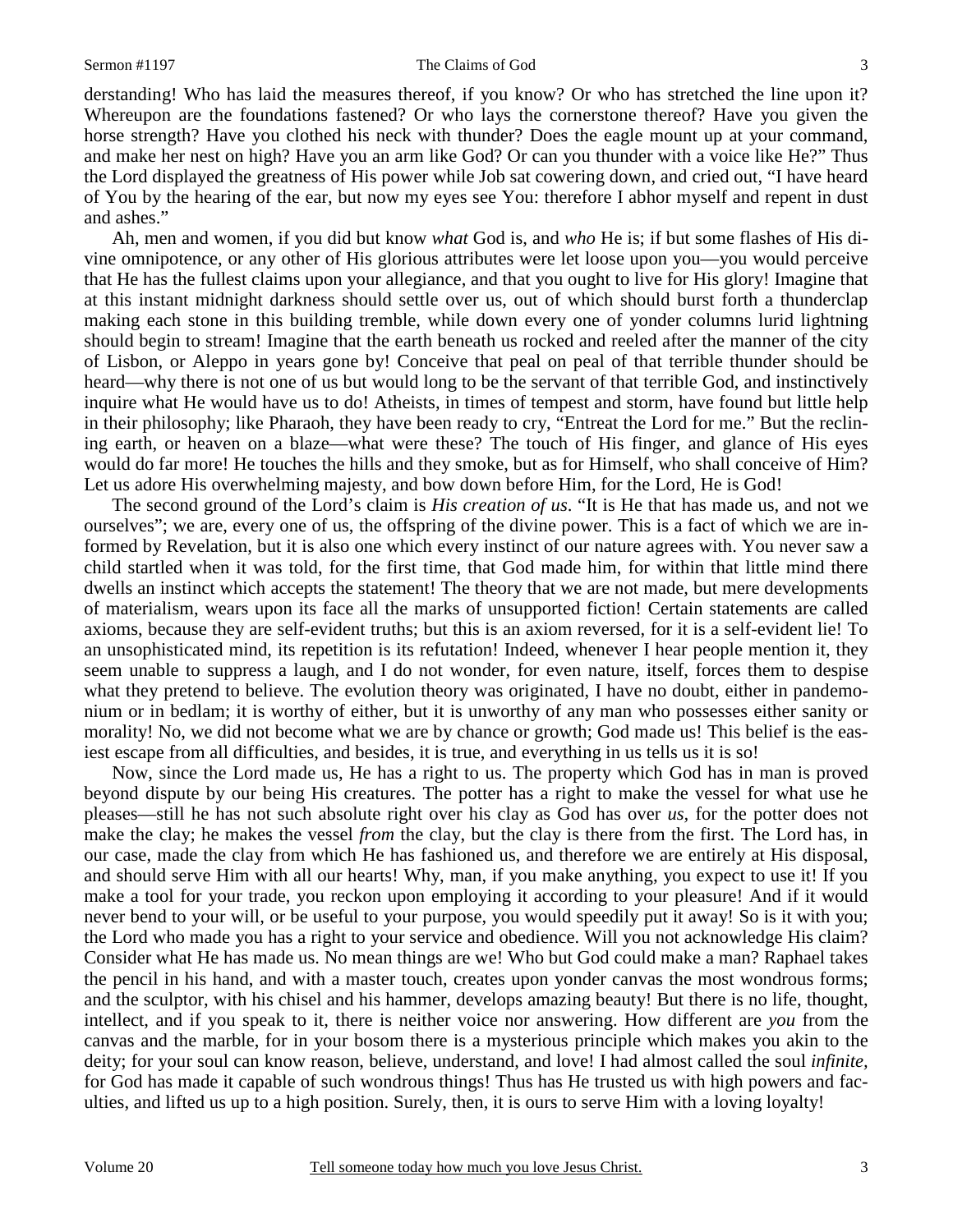I like to think that the Lord has made us, and to yield myself to Him on that ground because while the grandeur of what He has made us calls us to homage, even the lowly side has its claim, too, and a sweet one! Our powers are finite, and sometimes we are troubled about that fact, wishing we could do more for our Lord; but we need not fear when we remember that He has made us, and, therefore, fixed the measure of our capacity. In Roger de Wendover's, *Flowers of History,* an ancient Saxon chronicle, we read of a Saxon king who, riding through a forest, came upon a little church in which a priest was saying prayers. This priest was lame and hump-backed, and therefore, the rough Saxon king was ready to despise him, till he heard him chant these words, "It is He that has made us, and not we ourselves." The king blushed and admitted his fault. If, then, we are of small beauty or slender talent, let us not complain, but serve Him who has made us what we are; if we are amazed at a truth of God which we cannot comprehend; if we find portions of God's word to be beyond our depth, let us not complain, but remember that the Lord could have made us understand all things if He had chosen, and as He has not done so. "It is He that has made us, and not we ourselves."

When any say to us, "Your religion is beyond you; the truths you believe you cannot comprehend," we answer, "We are quite satisfied it should be so, for the Lord has made us, and not we ourselves." If He has made us spacious to a larger degree than our fellows, we will give Him all the more honor; but if we are vessels of small capacity, we will not wish to be other than our Maker would have us to be! Dear brothers and sisters, I cannot conceive any higher claim upon our service than this—that God has created us—except that the same truth of God may be sung an octave higher! Common men may sing, "It is He that made us, and not we ourselves"; even the brute creation might join in that confession! But, O you saints, yours is a loftier note, for you have been twice made, born-again, created anew in Christ Jesus, and after a nobler fashion you can sing, "It is He that made us, and not we ourselves. We are His people and the sheep of His pasture." Creation has its claims, but election and redemption rise still higher! From those peculiarly favored, the Lord must have peculiar praise.

A third reason for living unto the Lord lies in *His shepherding of us*. "We are His people, and the sheep of His pasture." God has not left us and gone away; He has not left us as the ostrich leaves her eggs, to be broken by the feet of the passersby; He is watching over us at every hour, even as a shepherd guards his flock; over us all He exercises an unceasing care, a watchful providence, and therefore we should return praise to Him daily! It has been well said that some men represent God as having taken the universe like a watch, wound it up, and then put it under His pillow and gone to sleep. But it is not so! God's finger is on every wheel of the world's machinery; God's power is that which puts force into the laws of the universe—they were a mere dead letter if He were not powerfully active forevermore! Child of Adam, in your cradle you are not rocked by wild winds, but by the hand of love. Daughter of affliction, you are not laid prostrate on yon bed to be the victim of heartless laws, but there is one who makes all your bed in your sickness with His own kind and tender hands! God gives us, day by day, our daily bread; God clothes us; He gives us breath for these heaving lungs, and blood for this beating heart; He keeps us in life, and if His power were withdrawn, we would sink immediately into death!

Now, therefore, because it is so, we are bound to give to our great shepherd our daily service. You are the sheep of His hand; for you the hourly provision, the constant protection, the wise and judicious governance; for you the royal leadership through the desert to the pastures on the other side of Jordan; for you the power that chases away the wolf; for you the ability that finds out the pastures of the wilderness; for you those superior comforts which come from the redeeming angel's presence and flow from the very fact that He is yours! Therefore, render to the Lord your homage and your praise! Men and women, because you are men and women, adore the God who keeps you living—saintly men and women renewed and fed out of the storehouse of divine grace! Serve your God, I pray you, with all your heart, soul and strength, because you especially are the sheep of His pasture, and the people of His hand!

A fourth reason for adoration and service is given in the last verse of our text, it is *the divine character*—"For the Lord is good; His mercy is everlasting, and His truth endures to all generations." Here are three master motives for serving the Lord our God. Oh that all would feel their weight! First, He is *good*. Now, if I were to lift up a standard in this assembly this morning and say, "This banner represents the cause of everything that is just, right, true, kind, and benevolent, I would expect many a young heart to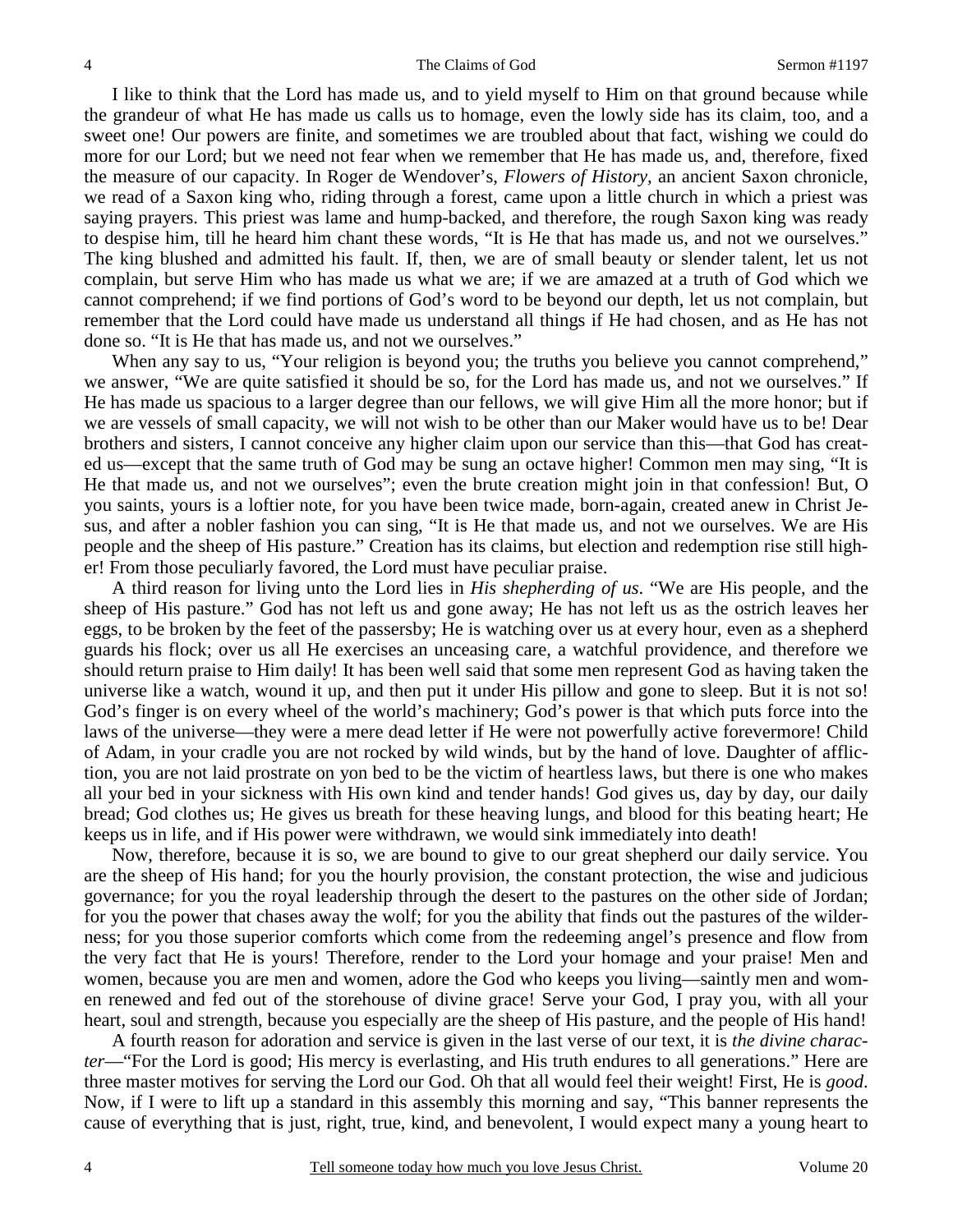#### Sermon #1197 The Claims of God

enlist beneath it, for when pretenders in all lands have *talked* of liberty and virtue, choice spirits have been enchanted and rushed to death for the grand old cause! Now, God is good, just, right, true, kind, benevolent—in a word, God is love, and therefore who would not serve Him? Who will refuse to be the servant of infinite perfection? Oh, were He not my God, but another man's God, I think I would steal away to Him to be enlisted beneath the banner of such a God as He is! To keep the laws of God must always be incumbent upon us because those laws are the very essence of right; none of them are arbitrary; all of them the requirements of unsullied holiness and unswerving Justice. Indeed, commands of God are something more than merely right—they are good in the sense of kind! When God says, "You shall not," it is only like a mother forbidding her child to cut its fingers with a sharp tool, or to eat poisonous berries. When God says, "You shall," it is practically a direction to us to be happy, or at least to do that thing which, in due course, leads to happiness. The laws of the Lord our God are right in all respects, and therefore I claim from every one of you the obedience of your heart to God.

Then it is added, "His mercy is everlasting." Who would not serve one whose mercy endures forever? Observe that He is always merciful! Never does a sinner come to Him and find Him devoid of pity! The Lord is merciful and gracious when we are children; He is equally so to us in middle life, and when we grow gray in years He is still merciful. We cannot wear out His patience nor exhaust His forgiving love; He has given us a Savior who always lives to make intercession for transgressors! What a blessing is this! As long as we sin, we have an advocate to plead for us! He has set up a mercy seat for us for all times, and to it we may go as often as we will. He did not erect a mercy seat on earth for a hundred years and then withdraw it, but, blessed be His name, we always have the right of access, and we have still a plea to urge, for Jesus' blood has not lost its savor. There, too, is the Spirit of God always waiting to help us to pray—and whenever we wish to draw near to the mercy seat, He is ready to teach us what we should pray for as we ought, and even to utter groans for us which we, ourselves, could not utter. Oh, who would not serve a God whose mercy is everlasting? Cruel is that heart which infinite gentleness does not persuade! If God is merciful, man should no more be rebellious! It is added, "His *truth* endures to all generations." That is to say you will not find in God one thing today and another thing tomorrow; what He promises, He will perform. Every word of His stands fast forever, like He does, *immutable!* Trust Him today, and you will not find Him fail you, neither tomorrow, nor all the days of your life! The God of Abraham is our God, today, and He has not changed through the revolutions of years! The Savior whom we trusted in our childhood is still the same yesterday, today, and forever!

Blessed be His name! I think it was this attribute of God that had the greatest charm to my young heart. It seemed so sweet to rest my soul with an unchangeable God, so delightful to know that if I did once enjoy His love, He would never take it away from me; that if He was once reconciled to me by the death of His Son, I should forever be His child, and be dear to His heart! This gave my heart gladness, and I hold forth this truth, now, as a sweet inducement to those present who have not trusted to the Lord that they should do so—for the Lord is good, and His mercy is everlasting, and His truth endures to all generations! Thus I have set before you the grounds of God's claims. Are they solid? Do you consent to them? Oh, that sovereign grace would compel each of us to live alone for the glory of God! It is His most righteous due!

**II.** Now very briefly, indeed, THE CLAIMS OF GOD—HOW HAVE WE REGARDED THEM? Answer for yourselves. Alas, some have paid no respect to these claims—in fact they have denied them, and have said, in effect, "Who is the Lord that I should obey His voice?" Have I one such person here? I pray God to change his heart, for the gnat may much more wisely contend with the flame which has already burned its wings, than you contend with your Maker! As surely as you live, God will vanquish you, and make you acknowledge His supremacy! If you will not obey Him, He will dash you in pieces like a potter's vessel! A far larger number of persons, however, ignore, rather than oppose God's claims. They have lived in this world, now, perhaps, to middle age and never thought about God, at all, though He has made them, and kept them in being. That is the way that many a debtor has done with his debts; he has felt easy because he has not been dunned about them! But surely that is a doubtful honesty which rests in peace because the creditor does not happen to clamor! A truly honest man is dissatisfied till he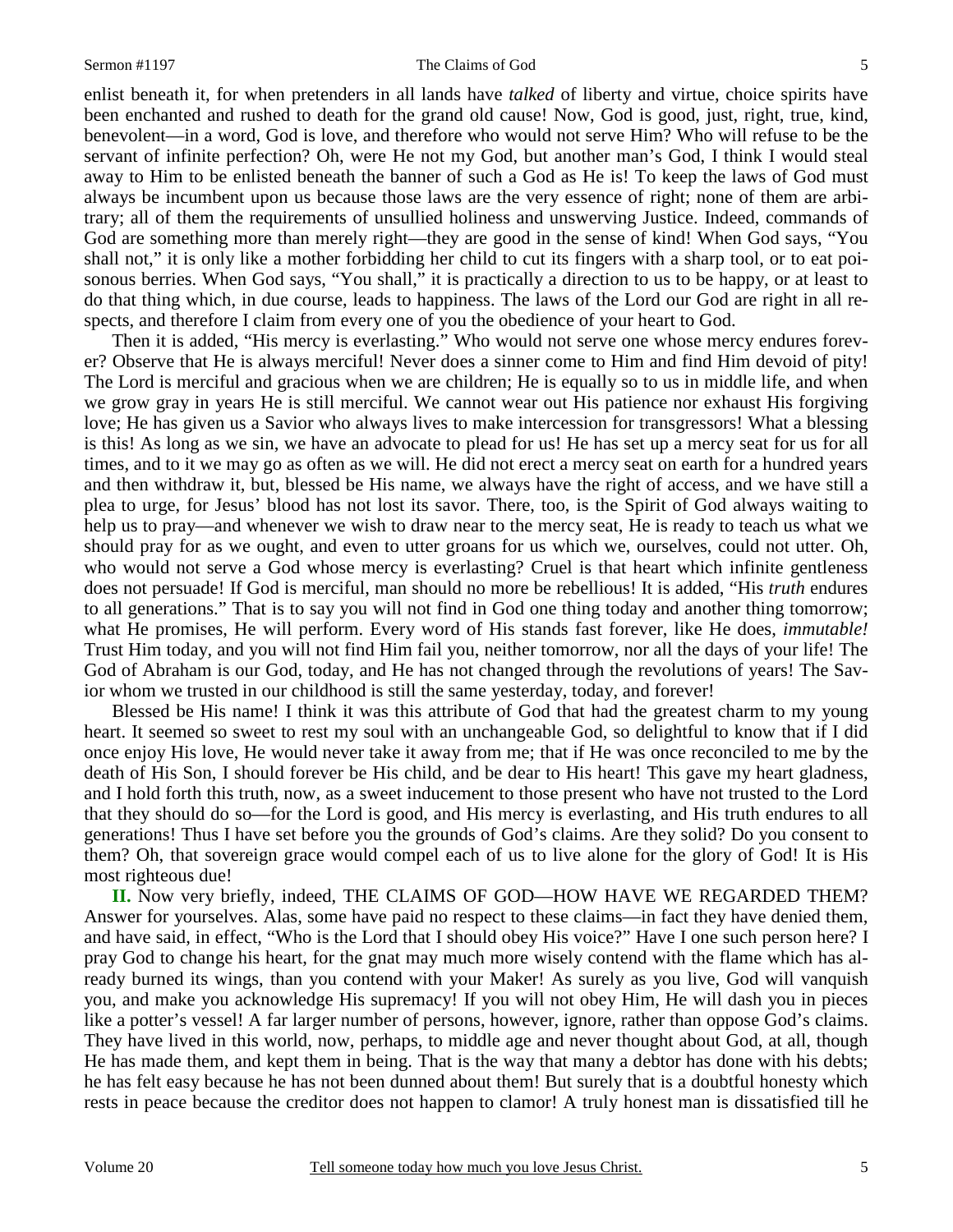has discharged his obligations, and every noble spirit will be discontented with itself because it has not paid its due to God.

What if the Lord has used no severities; has sent no sheriff's officers of sickness or bereavement; shall we not all the more heartily inquire, "What shall I render unto the Lord?" Shall we rob God because He is merciful? Shall we make His goodness a reason for neglecting Him? Can it be right that we should never render to the Most High according to the benefits received? There are multitudes, who, in theory, acknowledge all the claims of God, but as a matter of fact they deny them, or they evade them by a merely outward religiousness! They will not be honest, but they will go to church; they will not cleanse themselves from iniquity, but they will be baptized; to live a holy life is a matter they care not for, but they will take the sacraments, believe in Jesus, and yield themselves up to the love of God. They will not, but they have not the slightest objection to joining in a procession, or going upon a pilgrimage—thus giving God brass counters instead of gold, outward appearances instead of real obedience! The love of the heart and trust of the spirit, man refuses to his Maker—and so long as he does so, all his offerings are in vain! Sorrowfully must we all confess, also, that where we have tried to honor the Lord, by His grace, and have done so, in a measure, yet we have failed in perfection. We have to confess that oftentimes the pressure of the body which is near, and of the things that are seen and tangible have been greater upon us than the force of the things which cannot be seen, but are eternal. We have yielded to *self* too often, and have robbed the Lord! What shall we do in this case? Why, we have to bless our everlasting God and Father, that He has provided an atoning sacrifice for all our shortcomings! And there is one, partaker of our nature, who stands in the gap on our behalf, in whom we can be accepted, notwithstanding all our shortcomings and offenses! Let us go to God in Christ Jesus! He bids us believe in Jesus, and assures us of pardon and salvation on the spot if we do so! The demands of God are met in the life and death of His only-begotten Son. Faith lets us see that they were met for *us* and that we are clear. Brothers and sisters, we have believed, yes, and we *will* believe, that Jesus died for us; and here comes our joy that we are delivered from the wrath of God, notwithstanding that we have fallen short of His commands.

And now, what follows? I feel, concerning it, this: that now there are more bonds to bind me to the service of God than ever! He has forgiven me for His name's sake, and washed me in the blood of His own Son, and I am His by firmer bonds than ever! No obligations are as forcible as those which arise out of free grace and dying love! Pardoned sin is no argument for the indulgence of future sin, but an abundant argument for future holiness in every heart that feels its power. O you saints of God, transgression being blotted out, you will no more transgress! Made His elect, you elect to serve Him! Being His adopted children, you rejoice to do your Father's will! And now and forever you are the Lord's!

**III.** This brings me to the concluding note of our discourse, which is this—THE CLAIMS OF GOD, WHEN THEY ARE REGARDED, HOW DO THEY INFLUENCE MEN? Give me your hearts a few minutes. I am persuaded, brothers and sisters, that the noblest form of man that is to be found on the face of the earth is the man who serves God! I am convinced that all other forms of manhood are faulty and imperfect to a very high degree in them, and are also far inferior in force and beauty to that which is produced in men by consecration to the service of God. A man who is guided by the Holy Spirit to live for the Lord is altogether a nobler being than one moved by a less lofty aim. Let me show you how healthy it is to serve God. The man who serves God, led by the Spirit of God to do so, is humble! Were he proud, it would be proof, at once, that he was not serving God! But the remembrance that God is His sovereign, and has made him; that in His hands is his breath; makes the good man feel that he is nothing but dust and ashes at his very best. He cannot cry out with Nebuchadnezzar, "Behold this great Babylon which I have built"—he is far more likely to crouch down where Nebuchadnezzar did after God had taught him better, and to say—"Now I extol and honor the King of heaven."

Serving God keeps man in his right place. It is a balance to him, without which he might be drifted to destruction like the myriads of butterflies which I have seen far out at sea, condemned, before long, to sink into the waves. At the same time, while it sobers a man, it fills him with joy, praise, and gratitude, thus giving him sails as well as ballast. A man who loves to serve God receives His mercies with great thankfulness and joy; he is content with the will of God, and therefore, is full of gratitude to Him. And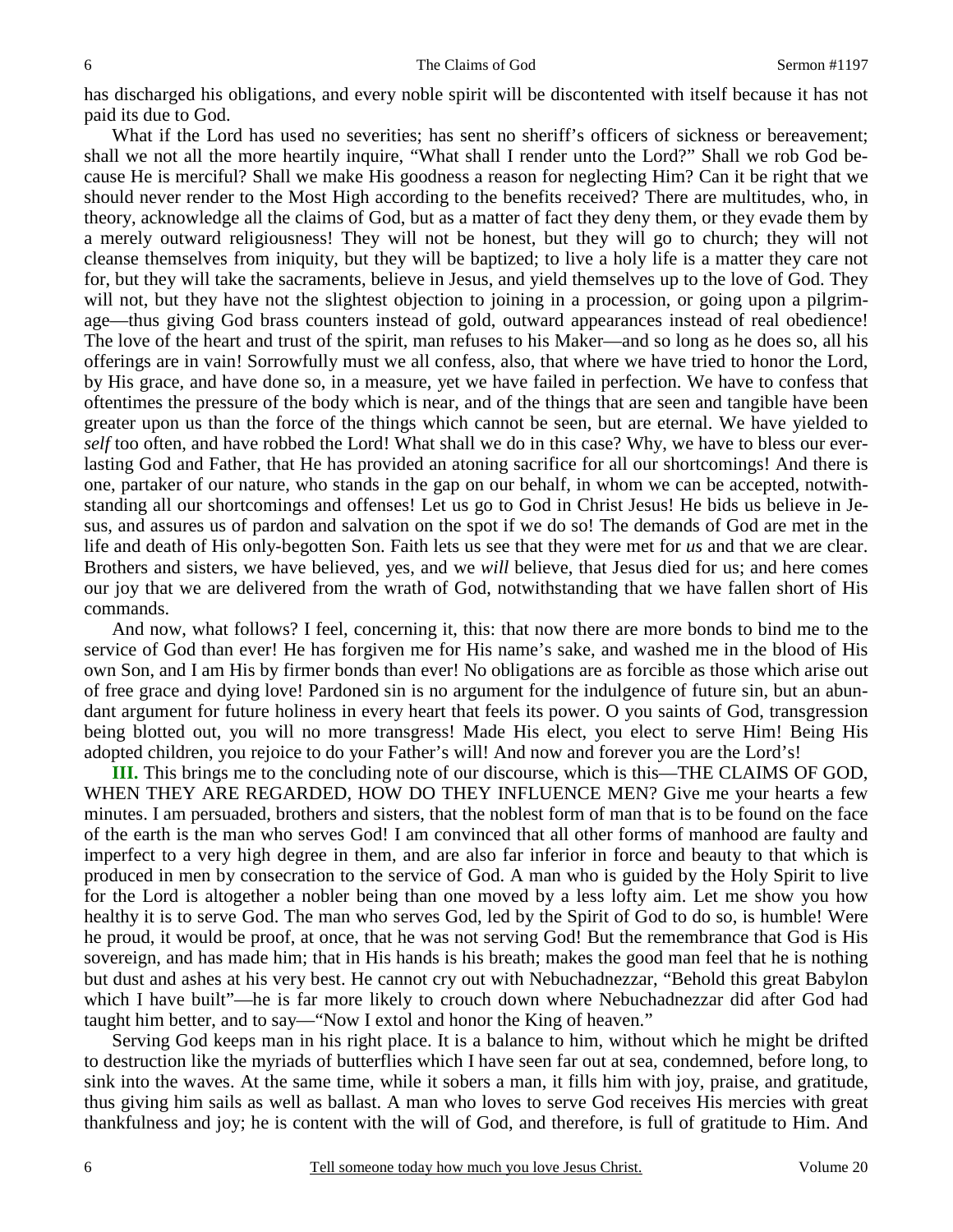#### Sermon #1197 The Claims of God

let me tell you there are no sweeter moments in a man's life than those which are occupied with adoring gratitude! Nothing is more purging, or cleanses a man from earthly grossness, and from all the defilement of selfishness, than to serve the ever-living and ever-blessed God, and to feel that there is one so much greater, so much better than one's self, towards which we aspire, for whom we live! Thus is a man at once humbled, cheered, and elevated; the service of God is honorable as no other service is.

There *is* a man who lives for himself—his great objective is to get money. Look at him and consider him well! Is not the greed of wealth one of the most beggarly passions that can possess a human bosom? Yon ant, which labors for its commonwealth, is, to my mind, up among the angels, compared with a man who sweats, and toils, and starves himself merely for the sake of heaping up for himself a mass of yellow metal! Can I more highly commend the lover of pleasure? What is pleasure? As the world understands it, it is a hollow sham, a veneer of mirth covering deep dissatisfaction! I often think when I hear worldlings laughing at such poor nonsense, that they pull each other's sleeves, and say, "Laugh. You ought to laugh!" I cannot see the mirth of their amusements, but *they* do. They struggle to seem happy, but what, after all, is it to have lived to be amused; to have spent all one's powers in killing time? Is anything more contemptible? How horrible it is when man lives for lust and puts forth all his strength to indulge his passions! Brutes! Beasts! Alas, I slander the beasts when I compare them to such men!

The man who lives for God is a far nobler being! Why, in the very act of self-renunciation, and of dedication to God, the man has been lifted up from earth and from all that holds him down to its dust and mire! He has risen so much nearer to the cherubim, so much nearer, in fact, to the divine! This makes a man a man, for a man who serves is courageous and too manly to be a slave! "No," he says, "God bids me do such an act, and I will do it straight ahead; and though such-and-such a thing you bid me do, since God has not commanded me, your bidding is no law to me! My knees were made to bow before my God, and not to you; and my mind to believe what God reveals, and not what you choose to say." He is the free man whom the love of God makes free! What wonderful proofs we have had of this throughout history, for the men who have served God have been the most intrepid of mortals. Behold the burning fiery furnace, and the tyrant's face almost as red as the furnace itself—he can hardly speak, he is choked with passion because the three young men will not worship the bronze image! But look how cool they are as they say, "The God whom we serve is able to deliver us, but if not, be it known unto you that we will not bow down to the image which you have set up." Here is the true style of manhood! The love of God makes heroes! Give a man a resolve to serve God, and he is endowed with wondrous perseverance.

Look at the apostles, martyrs and missionaries of the faith—how they have pressed on despite a world in arms! When a nation has been apparently inaccessible, they have found an entrance! When the first missionary has died, another has been ready to follow in his footsteps! The first church, in her weakness, poverty and ignorance, struggled with philosophy and wealth, and all the power of heathen Rome, till at last the weak overcame the strong, and the foolish overthrew the wise! They that serve God cannot be conquered—from defeats they learn victory! If they have to wait, they wait for they have linked with the lifetime of the eternal, and God is in no hurry, nor are they! If to secure a hearing for the truth of God takes a generation, let it take a generation! If it takes 50 generations, let it take them, but the deed shall be done, and the truth shall be preached, and the idols shall be abolished, and God shall be adored! O Lord, Your service makes us akin to You! Blessed are they that wear Your yoke! How strong they grow, how patient to endure, how firm to stand fast, how swift to run! They mount with wings as eagles when they learn to serve You! The man who is led by the Holy Spirit to serve God is incited, thereby, to zeal, fervor, and a self-sacrifice to which nothing else could bring him!

If you are familiar with the lives of the pioneers of the cross, and especially with the deaths of the martyrs, you will have seen what divine grace can make of men! Are not their deeds sublime? Why, these men laughed at impossibilities, and scorned difficulties! They counted the rack and the torture mere everyday things, and learned to smile in the face of death, itself, because they served God! They never thought of running away, nor dreamed of retracting their testimony. Men said, "You are fools." They were prepared to hear them say that, and reckoned it a fulfillment of prophecy. The kings of the earth stood up, and the rulers took counsel together and said, "We will stamp you out." They were pre